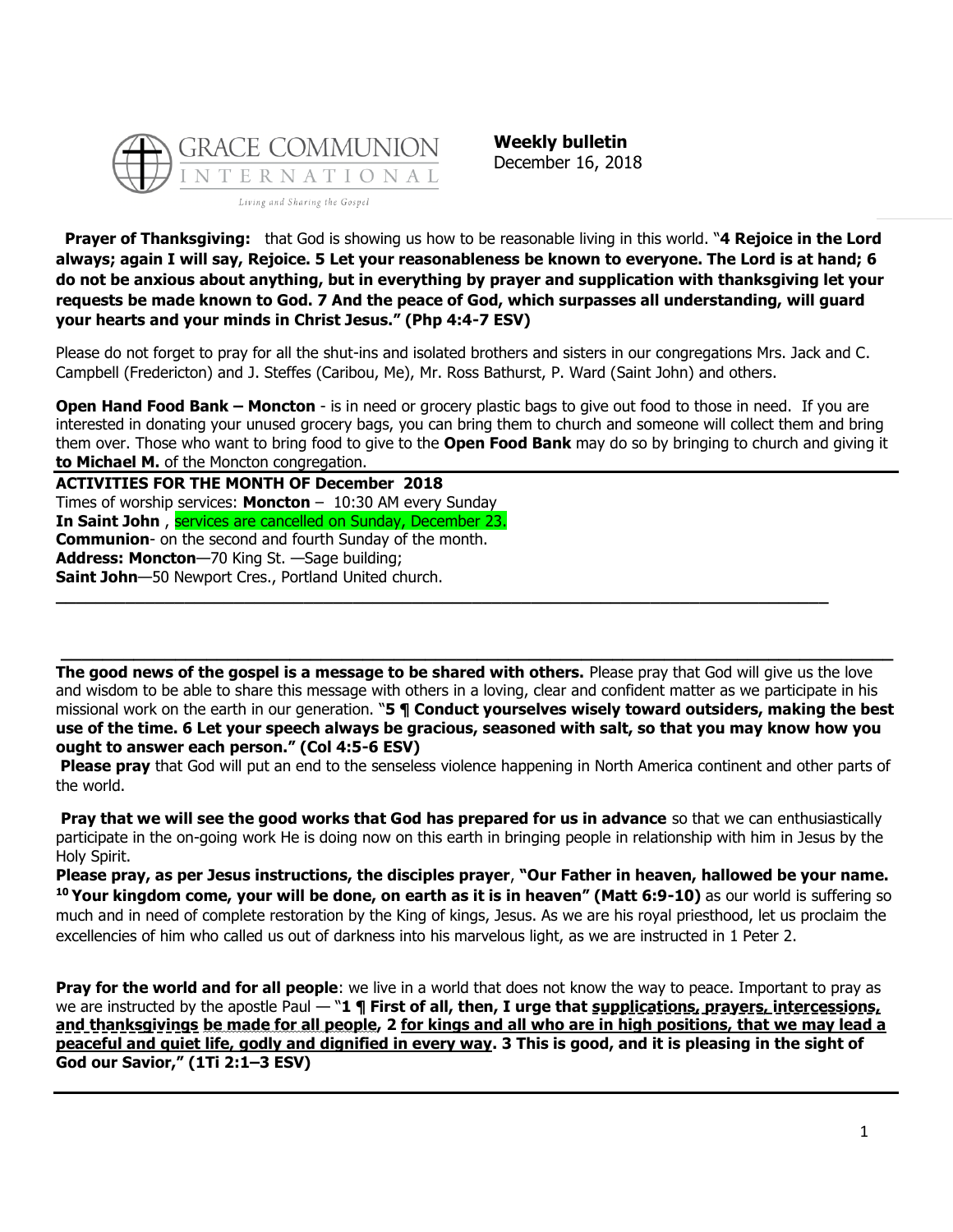## **Surprised by the Holy Spirit**



Greg and Susan Williams

## Dear GCI Family:

I often recall what Jesus said to Nicodemus in comparing the Holy Spirit to wind, which "blows wherever it pleases. You hear its sound, but you cannot tell where it comes from or where it is going" (**[John 3:8](https://biblia.com/bible/niv/John%203.8)**). Though the Spirit is always at work in the world, we often don't recognize what he is doing until after the fact. An example is found in the book of Acts where the Holy Spirit worked in new and surprising ways to lead Gentiles to Christ.

In Acts 15, Luke tells of the church council where there was "much discussion" about what should be required of these Gentile converts. I wonder how long the discussion lasted—was it over a period of days? In any case, at some point Simon Peter stood up and testified that the Gentiles had heard the gospel from his lips and that by grace, through faith (not works of the Law) they had been converted to Christ (**[Acts 15:6-11](https://biblia.com/bible/niv/Acts%2015.6-11)**).

Students of the Bible know the backstory. In Acts 10, Luke tells how the Spirit had given Peter a vision (illustrated below) to convince him that God truly was including Gentiles in the body of Christ. Obedient to the message of the vision, Peter baptized the Gentile centurion Cornelius, along with a large number of people within his household (**[Acts](https://biblia.com/bible/niv/Acts%2010.27)  [10:27](https://biblia.com/bible/niv/Acts%2010.27)**, **[47-48](https://biblia.com/bible/niv/Acts%2010.47-48)**).



Acts 10 makes it clear that the Holy Spirit had moved with power to transform Peter's thinking concerning a particularly controversial issue. He did so by cleverly, using the Old Testament custom of distinguishing between clean and unclean meats to show Peter that what God had declared clean, no person was to consider impure. To emphasize this point, the Spirit gave Peter the vision three times (**[Acts 10:9-16](https://biblia.com/bible/niv/Acts%2010.9-16)**). Like us, Peter was prone to miss God's point the first time (and maybe the second as well!).

 Though what the Holy Spirit did at this foundational point in church history is in many ways unique, he has continued moving with power down the centuries to transform the church. In GCI, we've seen his transforming presence and power at work "up close and personal." Just recently, the Spirit showed us that we need to make significant changes to our global denominational structure. With many of our leaders retiring and other leadership transitions occurring, we need a leadership structure that better matches our resources to the needs of our churches and pastors around the world.

The primary unit in our new global structure (to be implemented on January 1, 2019) is a group of leaders we call a *Community of Practice* (CoP). We'll have six CoPs in order to serve the various regions around the world where we have members. Each CoP will be made up of key leaders within a region who share a common vision and meet regularly to share best practices and resources. Each CoP will be facilitated and supervised by a point person called a *Superintendent*. In future issues of GCI Update I'll set out the details of the new structure, introducing the Superintendent and other members of each CoP.

In working out the details of the new structure, I found it fascinating that we were simply catching up with what the Spirit had already been doing in and among us. As noted above, we typically see his handiwork only in hindsight. The process of moving toward the new leadership structure began in January 2018 with my visit to South Africa (RSA) where I worked with our leaders there to form their national ministry team. Doing so involved an unforeseen, though meaningful caveat—RSA would come under the wider supervision of Kalengule Kaoma, who up to that point had supervised other parts of the African continent.

A companion piece to that experience was determining what would happen within our expansive Asian region, given the July 2018 retirement of Rod Matthews. The decision was made to add two Regional Directors, placing them under the direction of Eugene Guzon, who becomes Superintendent of the Asian CoP next month.

My work with Rod coincided with the Australian Conference held in June. During the conference I encountered one of those transformative "Holy Spirit surprises." One of the conference participants commented that with the restructuring, all the leaders in Asia would now be indigenous to that region. I expressed my agreement with his observation, though I thought to myself that I wished I had been smart enough and intentional enough to have designed the structure with that important goal in mind. Thank God that the Holy Spirit works through us even though we often don't fully grasp what he is doing until after the fact.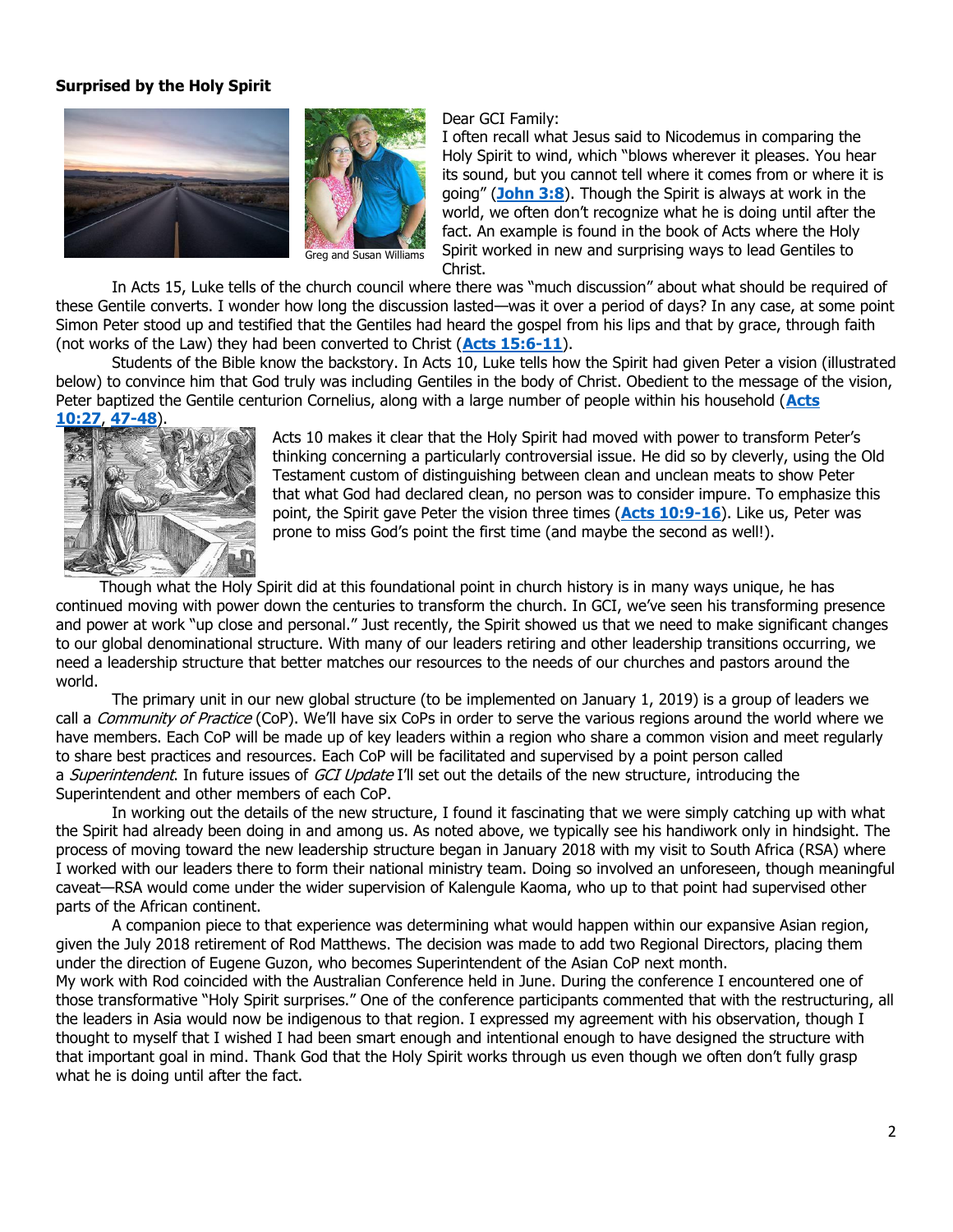In my musings about our newly formed African CoP, I realized that all its members are also indigenous to that region. For that I praise God! While musing, I remembered a conversation I had with one of the men who stepped into the role of Regional Director (a title held by many of the leaders who work hand-in-hand with their Superintendent). This gentleman asked why he was being considered for that position. My response was that it was due to his long-time, faithful service, and because of the high regard the other leaders in his CoP display toward him.

For me, the primary takeaway from the experiences of this past year is this: Within GCI, our amazing Triune God has been preparing and calling leaders for a time such as this. I have high hopes for how our new structure will function. I truly believe that our best days lie ahead.

Holy Spirit, we will have more please! Greg Williams, GCI President

PS: I hope you enjoy the new look for *GCI Update*. The changes we've made align this publication with the GCI branding now being used for all our denominational websites and publications. Also, we're now sending the *GCI Update* email (that announces each new issue) to all GCI members for whom we have an email address. If you have not received the email announcing this issue, you can subscribe yourself using the "subscribe yourself" feature at right.

## **GERRIT SCOTT DAWSON: THE ETERNAL INCARNATION**

**\_\_\_\_\_\_\_\_\_\_\_\_\_\_\_\_\_\_\_\_\_\_\_\_\_\_\_\_\_\_\_\_\_\_\_\_\_\_\_\_\_\_\_\_\_\_\_\_\_\_\_\_\_\_\_\_\_\_\_\_\_\_\_\_\_\_\_\_\_\_\_\_\_\_\_\_\_\_\_\_\_\_\_\_**

## (Excerpt from GCI You're Included video)

Drs. Feazell and Dawson discuss the significance of the fact that Jesus Christ is still human, that the incarnation continues into eternity.

**JMF**: Welcome to another edition of You're Included, the unique interview series devoted to practical implications of a Christ-centered Trinitarian theology in today's complex world. Our guest today is Gerrit Dawson, pastor of First Presbyterian Church of Baton Rouge Louisiana. Dr. Dawson is author of Jesus Ascended: The Meaning of Christ's Continuing Incarnation as well as An Introduction to Torrance Theology and Discovering Jesus: Awakening to God. Dr. Dawson, we appreciate you being with us today.

**GSD**: It's so much fun to be talking about these things together.

**JMF**: In your book, *Jesus Ascended: The Meaning of Christ's Continuing Incarnation*, what is Christ's continuing incarnation, and what was the need for such a book?

**GSD**: More than a decade ago, I had become fascinated with the person of Jesus Christ, partly through being reintroduced to the theology of Thomas and James Torrance, and I found myself yearning more and more to explore the bigness and the wonder of the Savior that we have. I was drawn then to try to find out which angle would be best for exploring Christ, and I realized that the ascension of Jesus provides a fresh look at the very ancient story.

The ascension of Christ is a kind of hinge on which the entire story of the mediator turns. For instance, we think of Jesus as being our Prophet, our Priest, and our King. When he was among us and in his days in Nazareth and Jerusalem, he was a prophet speaking God's word to us. It was after his ascension though, when he withdrew from us, that he became a prophet in a different way. Now by the sending of his Holy Spirit, who caused the apostles to write down the words of the New Testament, and through living in our hearts, Jesus continues to speak, but not just out of his location in Jerusalem, but from heaven to us.

In his role as a priest, Jesus fulfilled that in his death on the cross, dying to take away the sins of the world, but after his ascension, he became a priest in a new way. He appears before the throne of the Father to intercede for us and to offer his life on our behalf and to continue to prepare a place for us.

Third, as the King, when Jesus was resurrected from the dead, he had conquered death, but it was with his ascension that he was truly honored as the Lord of all. So all the work of Jesus hinged on the ascension.

**JMF**: As individuals 2000 years later, we relate to the ascended Jesus. How is that connected with his time on earth in terms of how it affects us today?

**GSD**: That's where the fact of the continuing incarnation is so important. As we've mentioned, people think that God only became a human for a little while he was with us those 33 years that Jesus was here. But in fact, Scripture and traditions of all believers have taught for centuries that Jesus remained incarnate. He did not kind of unzip his humanity and take it off, he remained wedded to our humanity.

That's wonderful news for us because it means that the same Jesus who gathered the little children in his arms and touched them and blessed them, the same Jesus who accepted the tears of the sinful woman and pronounced forgiveness to her, the same Jesus who was willing to touch someone with a terrible disease and to heal them, that's the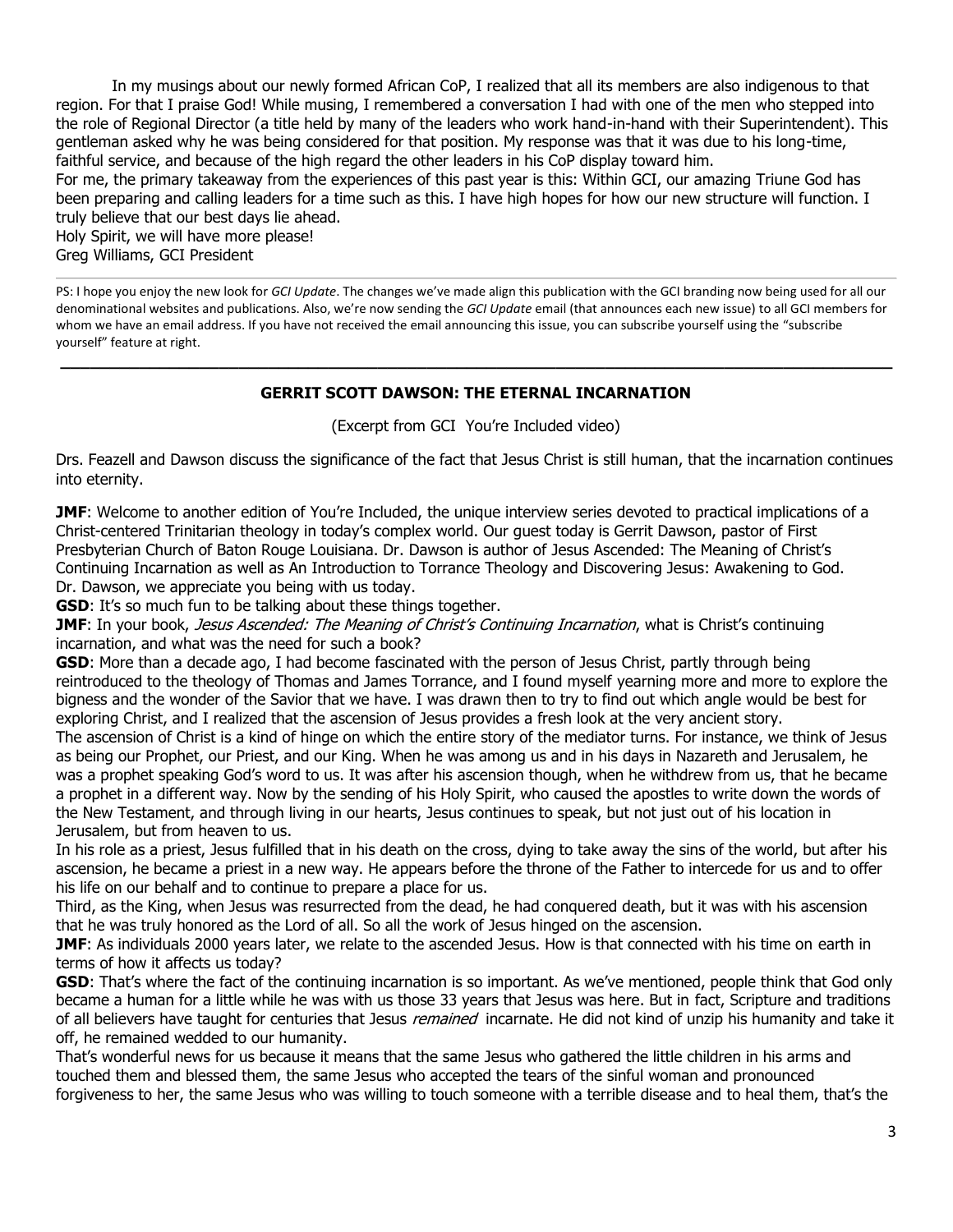same Jesus that we relate to now. He still has the memory of walking among us on this earth. He still has our flesh. He's still the Jesus that we meet in the Gospels.

**JMF**: How does that impact us when we're in the depths of our own humanity and we're feeling like we're not connected with God, where do we find the wherewithal to go ahead and take the step of returning to God, like the prodigal son, as opposed to the fear that most of us feel when we feel disconnected because of sin?

**GSD**: To know his true humanity, that he is both fully God but fully human in the way that we are human, that when the Son of God came to us, as the Torrances love to say, he penetrated into our lost and forsaken condition, or as Douglas Sparrow says, he pursued us all the way to the place of our fallenness. Not just abstractly in some philosophical sense he did it by becoming what we are, taking up real humanity, he truly embraced us.

Because he keeps that humanity, he remains the one who knows what it's like to be tempted. He knows what it's like to have suffered. He knows what it's like to have struggled in our humanity. So we can trust him that he's no stranger to what we're feeling. But also because that redemption was real, because he truly became what we are to renew us and to save us in our real humanity (not some abstract kind of superman humanity), then we don't have to be afraid that he's so disappointed in our sin or so surprised by it that he's ready to cut us off. He knows how it is with us. What he has redeemed is what we really are.

**JMF**: There's a memory passage a lot of people have in Isaiah that "your sins have separated you from me." How do you relate "your sins have separated you from me" with what you're just describing in terms of our relationship with Christ through the ascension?

**GSD**: A helpful distinction here is between union and communion. A great theologian from the 17th century, John Owen, talked about this. Our union with Christ was established first in Christ's union with us. As we've said, he took up our humanity and joined himself to it. Our union with Christ also includes the way in which the Holy Spirit joins us to Christ so that we are united inseparably with him.

**JMF:** That includes every human being.

**GSD**: It does, and it doesn't, in the sense that Christ's union with our humanity causes him to extend to all human beings his great welcome and redemption of love. The union that we have with Christ through the Holy Spirit comes as the blessed Spirit awakens us to life, creates faith in us, and joins us to Jesus. That happens at different stages along people's lives. When you've been united to Christ in the Holy Spirit, that union is forever. We are included in all that he has done for us. Our sins are removed, we can't surprise God by our sin, we can't mar his redemption, we can't change it. But experientially speaking, we can affect our communion with him. Our union is untouchable. Christ has established that, in his union with us, in the great work of his redemption. It's all done. But my communion with him, it's affected if I wander into the far country knowingly and willingly, then I close off my relationship with the Father and I get miserable. When I fail to pray to him or fail to read the Scriptures or partake of the sacraments or join in the fellowship of the believers, I get lonely and miserable. It's not because my union has been affected, but my sense of communion. The way back from the far country isn't to think, I've got to get saved all over again. I'm already saved in Christ. I simply need to remember that my Father is waiting there, watching down the foreign road with arms open wide for me to return to the awareness of what he's already given me in Jesus Christ.

**JMF**: So the continuing incarnation has many implications for us as individual believers.

**GSD**: Sure. One of the most important ones is to realize that God is not done with us yet or with this world. The fact that he still holds our flesh in eternal union with himself indicates that this is not a throw-away world. This is the world that he loves. We are the people that he died to redeem. This is the field where he is working.

Thinking of field, there's a wonderful passage in Jeremiah where on the eve of the destruction of Jerusalem, when the Babylonians are coming to conquer the people, the Lord tells Jeremiah to purchase a field. Now talk about a bad realestate investment, right before your country is about to be overrun, you go and buy land that's about to become worthless. But it was a sign that the Lord was still in invested in Jerusalem, still invested in his people. Jeremiah bought that field against the day or in hope for the day when the people would return.

There's a sense in which Jesus bought the "field" of our flesh. He holds it now in heaven for the day when he will return and this world's redemption will be fully worked out, and the world will be made new and set right. Tertullian talked about the double pledge that the ascension gives us, and most of us who have studied the New Testament know about Ephesians 1, where the Spirit in our hearts is the guarantee or the down payment for our hope that we have of being united to Christ in heaven. Tertullian adds that the body of Jesus in heaven is the partner pledge – that because he's holding our flesh in heaven, it's the down payment that we will not live some airy spiritual existence only, but we will be embodied in a full glorified resurrection body. Jesus is the pledge of that.

**JMF**: We go to church and hear things like this preached, and it sounds exciting and wonderful, and yet deep inside we're feeling, yeah, but I'm pitiful and I'm still a sinner, and where does that leave me? We want to throw our hands up and say, if God's so great and all this is still wonderful, why do I feel so rotten?